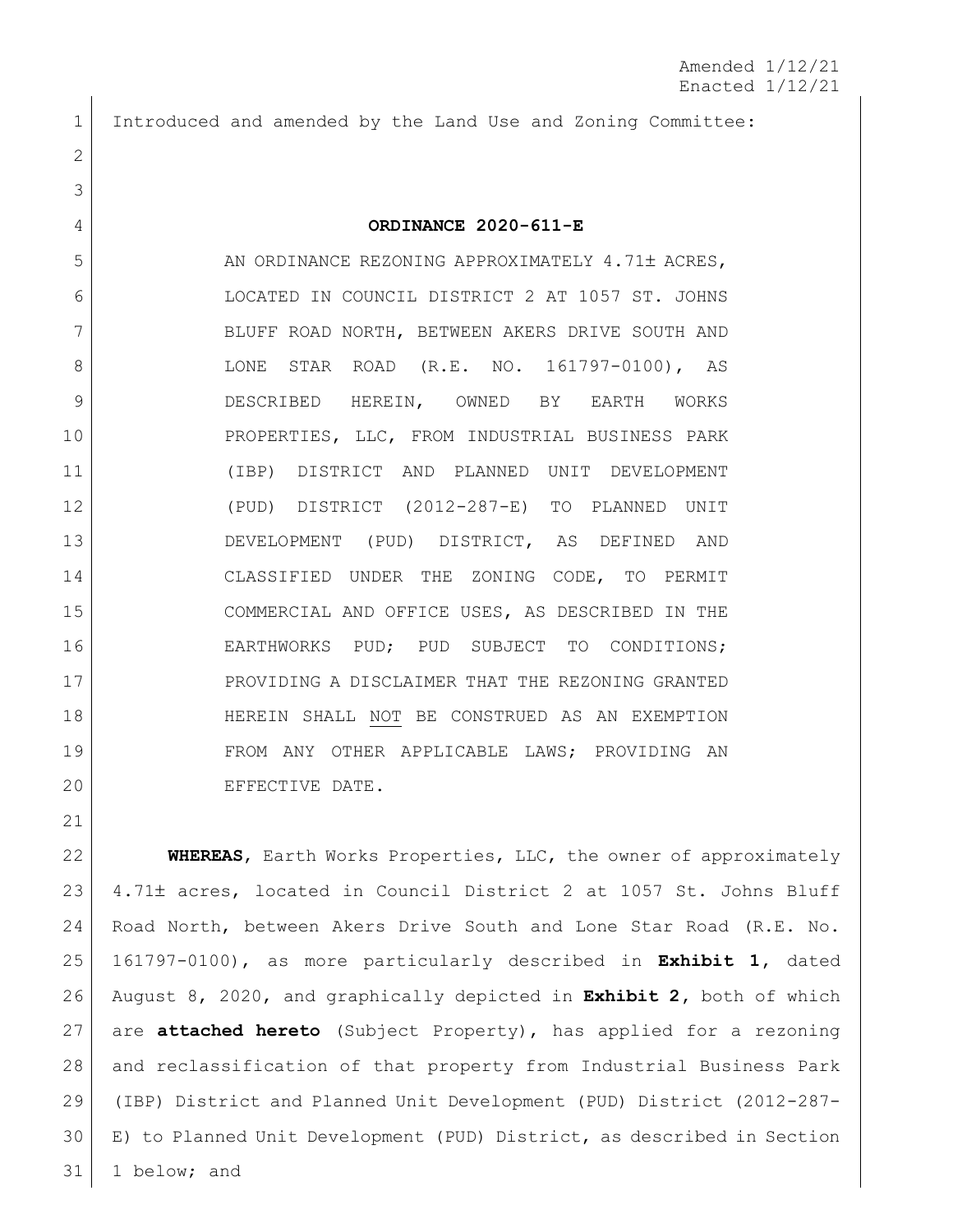Amended 1/12/21 Enacted 1/12/21

 **WHEREAS**, the Planning Commission has considered the application 2 and has rendered an advisory opinion; and

 **WHEREAS**, the Land Use and Zoning Committee, after due notice and public hearing, has made its recommendation to the Council; and

 **WHEREAS**, the Council finds that such rezoning is: (1) consistent with the *2030 Comprehensive Plan*; (2) furthers the goals, objectives and policies of the *2030 Comprehensive Plan*; and (3) is not in 8 conflict with any portion of the City's land use regulations; and

 **WHEREAS**, the Council finds the proposed rezoning does not adversely affect the orderly development of the City as embodied in the Zoning Code; will not adversely affect the health and safety of residents in the area; will not be detrimental to the natural environment or to the use or development of the adjacent properties in the general neighborhood; and will accomplish the objectives and meet the standards of Section 656.340 (Planned Unit Development) of 16 the Zoning Code; now, therefore

**BE IT ORDAINED** by the Council of the City of Jacksonville:

 **Section 1. Property Rezoned.** The Subject Property is hereby rezoned and reclassified from Industrial Business Park (IBP) District and Planned Unit Development (PUD) District (2012-287-E) to Planned Unit Development (PUD) District. This new PUD district shall generally permit commercial and office uses, and is described, shown and subject to the following documents, **attached hereto**:

**Exhibit 1** – Legal Description dated August 8, 2020.

**Exhibit 2** – Subject Property per P&DD.

 **Revised Exhibit 3** – Revised Written Description dated December 31, 2020.

**Revised Exhibit 4** – Revised Site Plan dated November 4, 2020.

 **Section 2. Rezoning Approved Subject to Conditions.** This rezoning is approved subject to the following conditions. Such conditions control over the Written Description and the Site Plan and

 $- 2 -$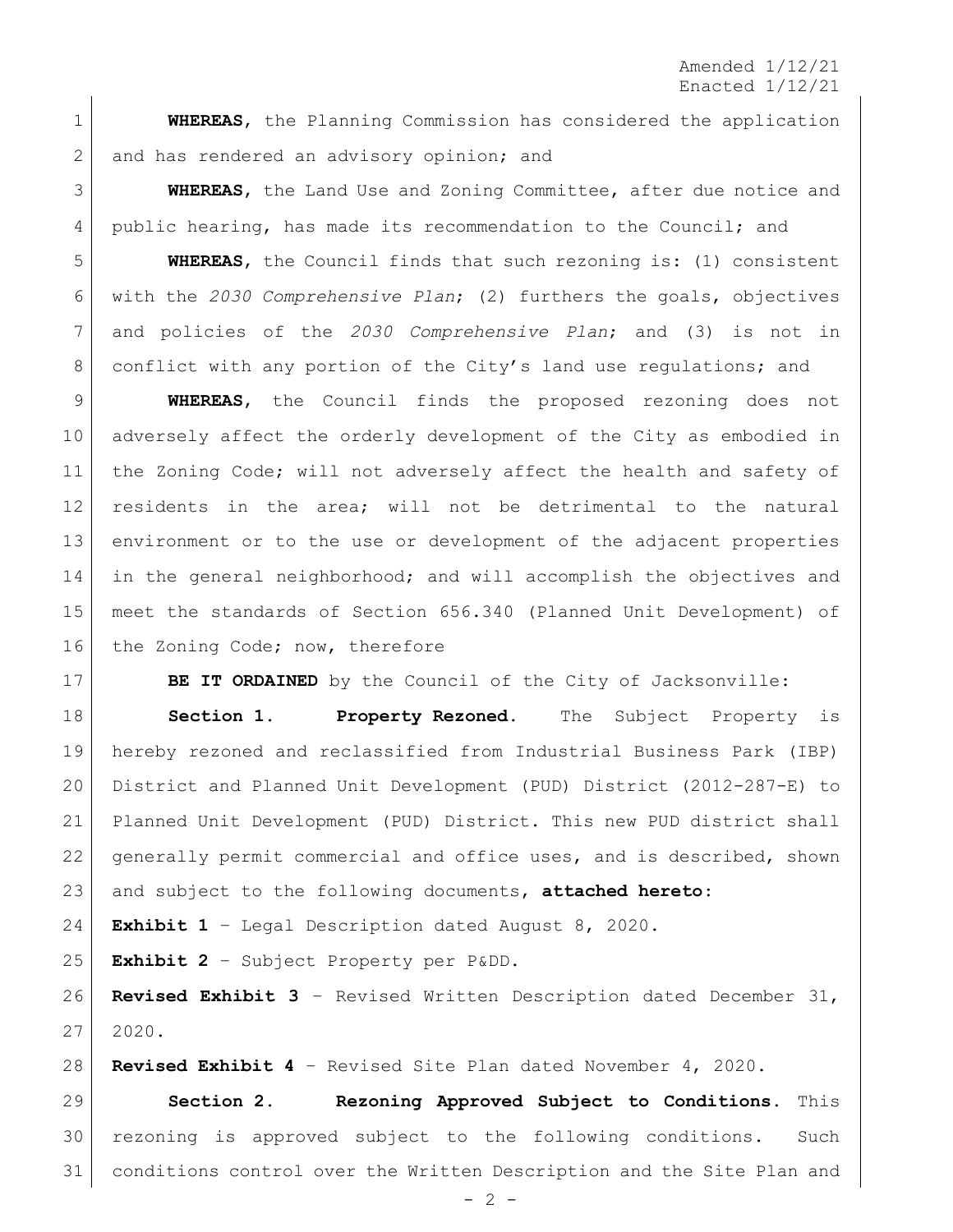1 may only be amended through a rezoning.

 (1) Chain link fencing shall be prohibited along St. Johns Bluff Road.

 (2) The outside storage area shall contain a 6-foot high, 85% opaque fence.

 (3) Illumination levels at all property lines shall not exceed one-half (.5) foot candles ("f.c.") when the building or parking 8 areas are located adjacent to residential areas, and shall not exceed one (1.0) f.c. when abutting other non-residential properties. An 10 exterior lighting design plan, including a photometrics plan, and pole and fixtures schedules, shall be submitted at the time of Verification of Substantial Compliance of the PUD for review and approval by the Planning and Development Department.

 (4) The owner shall submit a Form FAA 7460-1 - Notice of Proposed Construction or Alteration, through the FAA's website at https://oeaaa.faa.gov/oeaaa/external/portal.jsp.

 **Section 3. Owner and Description.** The Subject Property is owned by Earth Works Properties, LLC, and is legally described in **Exhibit 1, attached hereto**. The agent is L. Charles Mann, 165 Arlington Road, Jacksonville, Florida 32211; (904) 721-1546.

 **Section 4. Disclaimer.** The rezoning granted herein shall **not** be construed as an exemption from any other applicable local, state, or federal laws, regulations, requirements, permits or approvals. All other applicable local, state or federal permits or approvals shall be obtained before commencement of the development 26 or use and issuance of this rezoning is based upon acknowledgement, 27 representation and confirmation made by the applicant(s), owner(s), developer(s) and/or any authorized agent(s) or designee(s) that the subject business, development and/or use will be operated in strict compliance with all laws. Issuance of this rezoning does **not** approve, promote or condone any practice or act that is prohibited or

- 3 -